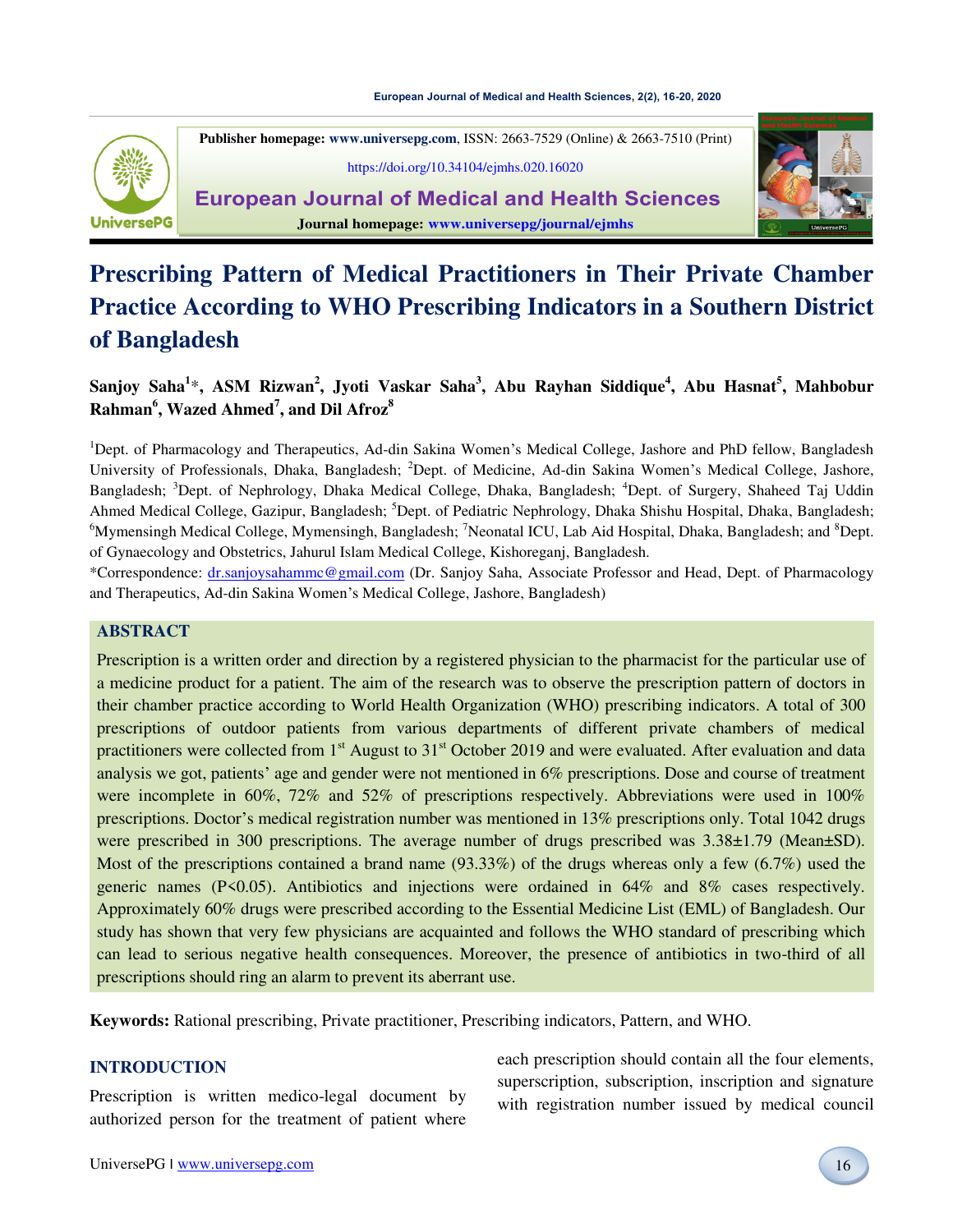(Sampling to Study Drug Use, WHO, 2000). In superscription, information of doctor (qualification, address) and patient (name, age, sex address) as well as date of prescription are included (Uddin *et al*., 2014). The subscription of a prescription includes to the information of prescribed drugs such as dosage form, drug name, dose, number etc. And in inscription directions for the use of drug are mentioned. Finally, signature of the registered medical practitioner with their registration number at medical council should be written as last element of prescription. All prescription orders should be clearly written by prescriber so that it can easily communicate between pharmacist and patient. Prescribing errors can be observed if sufficient and necessary information are not mentioned in prescription (Lesar *et al*., 1997)

Prescribing errors causes the irrational utilize of drugs and reduce patient compliance (Fijn *et al.*, 2002). Study by Kuo *et al.* described that 70% prescribing errors was noticed among USA family physicians while study managed at West England reported that 43.8% prescriptions accommodate one or more prescribing errors (Kuo *et al.,* 2008; and Seden *et al.,* 2013). Study carried out at Nasik, India described that out of 300 prescriptions 279 prescriptions (93%) were irrational based on the utilize of essential drug WHO and standard treatment guidelines (Chaudhari *et al.*, 2011). Prescribing is a complex task requiring diagnostic skills, knowledge of medicines, an understanding of the principles of clinical pharmacology, communication skills, appreciation of risk and uncertainty (Khan and Ara, 2011). Irrational use of medicines is a global problem and common finding, particularly in developing country like Bangladesh. Poly-pharmacy, unnecessary use of antimicrobials, over use of injections and vitamins are commonly evident (Islam *et al*., 2020). On the other hand, aggressive drug marketing, lack of information drug use and inadequate drug supply has been suggested to be the main causes behind the irrational prescribing (Begum *et al.*, 2012).

The high cost of prescribed drug causes problems in developing countries like Bangladesh. This problem can be minimized by prescribing drugs by generic name and selection of drugs from essential medicine list (Sharif *et al*., 2019). Generic drugs are substitute of branded drug without any patient protections with similar efficacy but 40 to 60% cheaper than branded drugs (Siddarth *et al.,* 2014). Irrational drug use leads to reduction in the quality of drug therapy, wastage of resources, increased treatment costs, increased risk for adverse drug reactions and emergence of drug resistance (Rahman *et al*., 2019). According to WHO prescribing indicators includes number of drugs prescribing per prescription, percentage of drugs prescribed by generic name, percentage of encounter by injection and antibiotics prescription and percentage of drugs prescribed from EML.

#### **MATERIALS & METHODS**

Samples of prescriptions (by private practitioners) were collected from patients randomly. Prescriptions were collected either by photocopying or scanning by Smartphone after taking informed written consent from respective patients. A total of 300 prescriptions were the study sample. We had carried out Z-test. Variables were described as numbers and percentages. P=0.05 was considered as statistically significant. The Statistical Package for Social Sciences (SPSS) version 20.0 was used to analyze data.

Prescriptions were not categorized according to patients' details like age, sex or disease profile. Afterwards all prescriptions (300) were analyzed using the WHO indicators. Following parameters were analyzed- a) Average numbers of drugs per prescription, b) Percentage of drugs prescribed by generic name, c) Percentage of prescriptions with an antibiotic prescribed, d) Percentage of prescriptions with an injection prescribed, and e) Percentage of drugs prescribed from essential drug list.

#### **RESULTS**

Patients' descriptions such as age and gender were not found in 6% prescriptions. It was evidenced that dose, direction of drug and duration of treatment was not completely mentioned in 60%, 72% and 52% of prescriptions respectively. Abbreviations were used in 100% prescriptions. Doctor's medical registration number was mentioned in 13% prescriptions. Total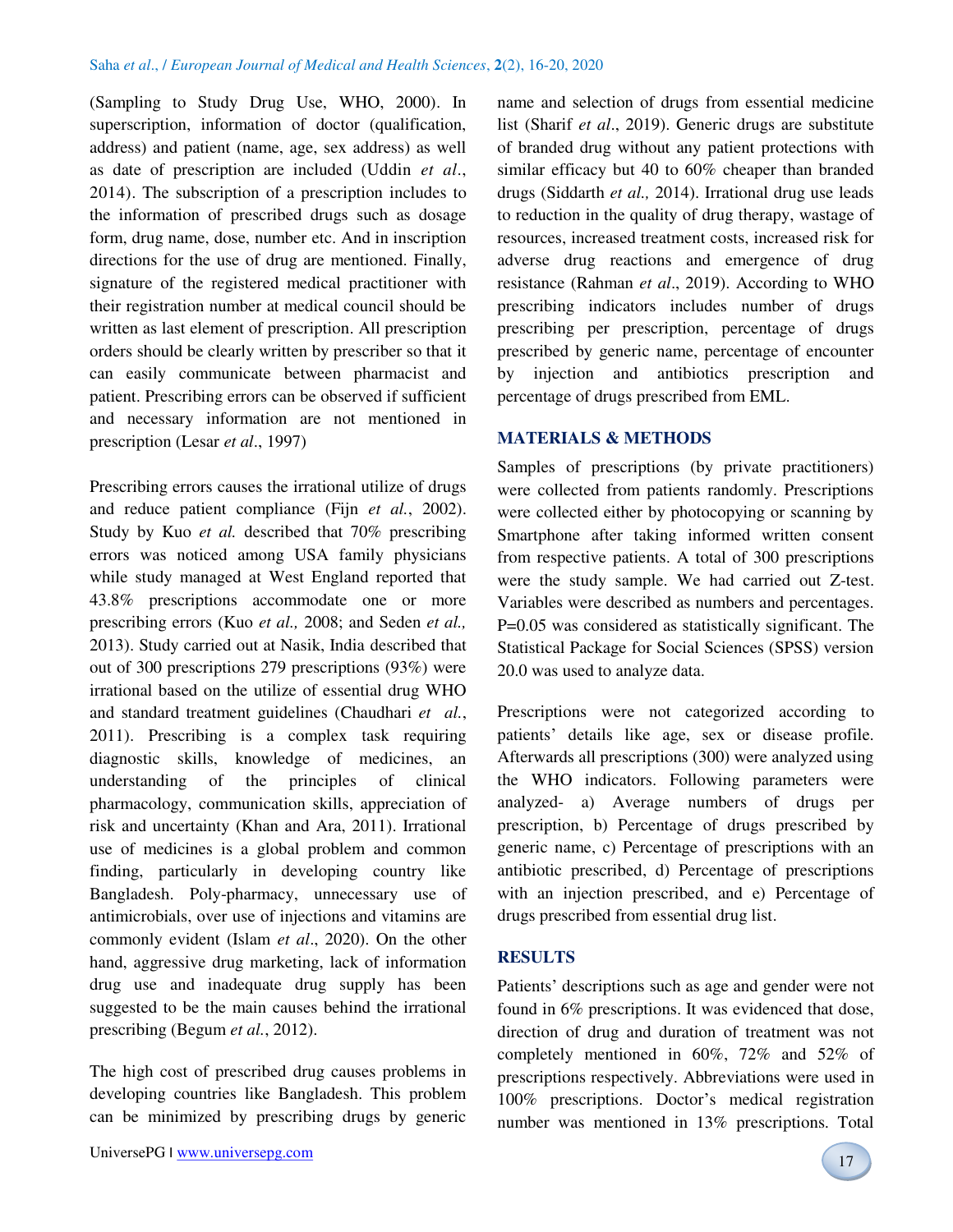1042 drugs were prescribed in 300 prescriptions. Average number of drug prescribed was 3.38±1.79 (Mean±SD).

Brand name was used in 93.33% prescriptions and generic name in 6.7% prescriptions. Use of antibiotics and injections was 64% and 8% respectively.

| <b>WHO</b> prescribing indicators                             | <b>Prescription analysis</b> |
|---------------------------------------------------------------|------------------------------|
| Average number of drugs per prescription (Mean±SD)            | $3.38 \pm 1.79$              |
| Percentage of drugs prescribed by generic name                | $6.67\%$                     |
| Prescribed by brand name (in $\%$ )                           | 93.33%*                      |
| Antibiotic prescribed (in $\%$ )                              | 64%                          |
| Injection prescribed (in $\%$ )                               | $8\%$                        |
| Prescribed from essential medicines list (in $\%$ )           | 60%                          |
| $*$ p < 0.05 significantly compared to generic name by Z-test |                              |

**Table 1:** Analysis of prescription according to WHO prescribing indicators (n=300)

#### **DISCUSSION**

300 prescriptions were analyzed by using some of the WHO indicators. According to that analysis our study revealed that there was not fully complete prescription was found. Patient's names, address, date of prescription were mention in 100% prescriptions. Similar to report showed by Siddarth *et al*., where it was 99.3%. Gender, age and address of patient were missing in 6% the prescriptions similar to study conducted at Maharashtra14 while Siddarth *et al*., reported that in 33% and 0.7% prescriptions address and gender were missing. Study conducted at Ethiopia (Desta and Abdulwhab, 1996) and Dubai (Sharif *et al.,* 2008) reported that age, gender were not mentioned in 36.6%, 18.6% and 9.7%, 12% respectively which was higher as compared to our study. In this study, on an average, 3.38 drugs were prescribed per prescription, which was 3.81 in a study conducted in 2009 and 3.24 in another study conducted in 2011 (Rahman *et al.,*  2009 and Paul *et al.,* 2011).

In an Indian study, the average number of drugs in a prescription was 3.128. In the current study, only 0.20% drugs were prescribed under generic names but Paul *et al*.; and Alam *et al*. reported it to be 0.13% and 1.33% respectively (Paul *et al.,* 2011; and Alam *et al.,* 2011). In an Indian study it was 4.24%, which was 44% in Nepal study (Kafle, 1992). In our study 64% prescriptions were prescribed with antimicrobials. This finding is quite similar with the study Rahman *et* 

*al*., 2009, where the result was 72.50%. In the study, about 64% of the drugs were prescribed from the Essential Drug List. Paul *et al.,* 2011 and Baqui and Choudhury have reported that respectively 48.35% and 49% of prescribed medicines were from EDL (Paul *et al.,* 2011). About 8% prescriptions contained an injection which was almost similar with the study done by Saurabh *et al*. About 60% prescriptions were provided with proper instructions regarding drug dosing, formulation and duration, which was 70% in the study of Rahman *et al.*

On the other hand only 6% prescriptions contained proper instructions about patient medication information and advice like side effects of the prescribed drugs, other relevant advice and follow up of the patients (Shahen *et al*., 2019). These patient medication information parameters were 17.5% in the study Paul *et al.,* 2011 and 35.68% prescriptions follow the proper instructions about prescription format. Irrational prescribing is a habit that is difficult to cure. However, prevention is possible. Intervention is needed to improve prescribing behaviors of doctors such as short problem based training course in pharmacotherapy and rational use focused workshops can improve prescription behavior and skills (Vries *et al.,* 1995; and Thomas *et al.,* 1997). Clear and comprehensives rules should be formulated and implemented by the government to ensure rational prescribing.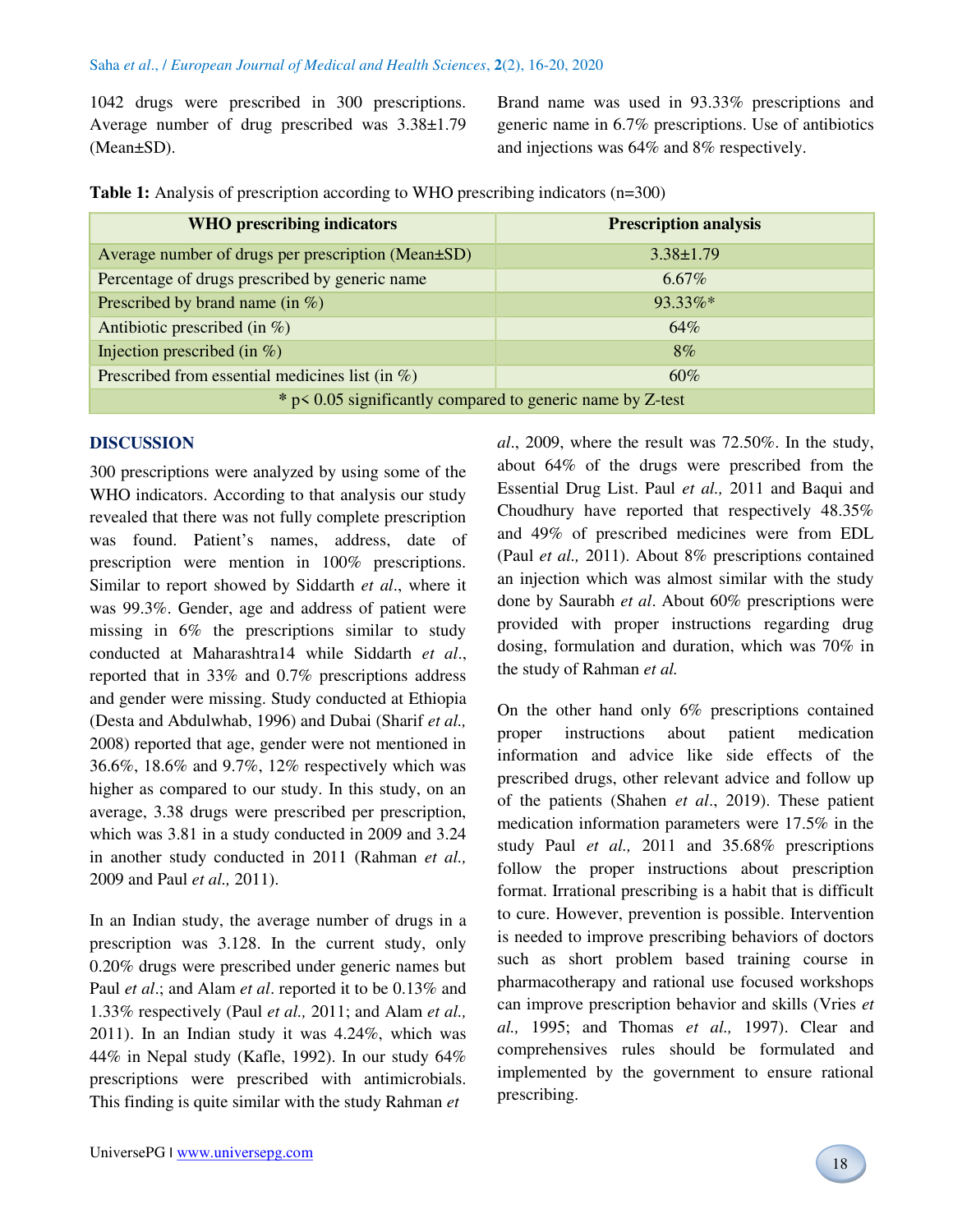# **CONCLUSION**

Bulk of the prescriptions we studied, failed to meet WHO standard and antibiotics were surprisingly the commonest prescribed medication compared to other group of drugs. Although it is not a large scale study, our study reflects these two prescribing issues that need to be addressed. We advocate proper monitoring of good prescribing practice and strict regulation of antibiotic use policy in private chambers of medical practitioners throughout the country to enhance optimum patient care.

# **ACKNOWLEDGEMENT**

We are grateful and acknowledging the support from the medical practitioners whose prescriptions was collected for evaluation.

## **CONFLICT OF INTEREST**

The authors declare that they have no conflict of interests to publish the present research work.

# **REFERENCES**

- 1. Alam MM, Parveen F, Ara F, Iqbal MJU and Saha RR. (2011). 'Prescribing trends in the outpatient department in a tertiary hospital in Bangladesh', *BMJ*, **40**(2), 8-12.
- 2. Begum F, Uddin MR, Islam MMSU, Sarker MN, Barman RC and Ali MY. (2012). 'Evaluation of Prescribing Pattern of the Private Practitioners in Bangladesh' *Journal of Faridpur Medical College*, **7**(2), 51-53.
- 3. Chaudhari V, Chaudhari B, Khairnar A. (2011). 'A Cross-Sectional Prescription Audit Database for Anti-Anginal Drugs with Impact of Essential Drug List and Standard Treatment Guidelines on Prescription Pattern in Nasik City', *Research J. Pharm and Tech*. **4**(7), 1111- 14.
- 4. Desta Z, Abdulwhab M. (1996). 'Prescriptions writing in Gondar outpatient teaching hospital, Ethopia.' *East Afr. Med. J*. **73**(2), 115-59.
- 5. Fijn R, Van den Bemt PMLA, Chow M, De Blaey CJ, De Jong-Van den Berg LTW and Brouwers JRBJ. (2002). 'Hospital prescribing errors: epidemiological assessment of predictors', *BJCP*, **53**(3), 326-31.
- 6. Islam R, Hossain MN, Alam MK, Uddin ME, Rony MH, Imran MAS. (2020). Antibacterial Activity of Lactic Acid Bacteria and Extraction of Bacteriocin Protein. *Advances in Bioscience and Biotechnology*, **11**(2), 49-59. [https://doi.org/10.4236/abb.2020.1120 04](https://doi.org/10.4236/abb.2020.1120%2004�)
- 7. Kafle KK and members of Inrud Nepal Core Group, (1992). 'Inrud drug use indicators in Nepal: Practice patterns in health posts in four districts', *INRUD News*, **3**(1), 15.
- 8. Khan MI, Ara N. (2011). 'Promoting rational prescribing among medical practitioners', *BMJ*, **40**(2), 6-7.
- 9. Kuo GM, Phillips RL, Graham D and Hickner JM. (2008). 'Medication errors reported by US family physicans and their office staff', *Qual. Saf. Health Care*, **17**, 286-90.
- 10. Lesar TS, [Briceland L,](https://www.ncbi.nlm.nih.gov/pubmed/?term=Briceland%20L%5BAuthor%5D&cauthor=true&cauthor_uid=9002494) [Stein DS.](https://www.ncbi.nlm.nih.gov/pubmed/?term=Stein%20DS%5BAuthor%5D&cauthor=true&cauthor_uid=9002494) (1997). 'Factors Related to Errors in Medication Prescribing', *JAMA*, **277**(4), 312-7.
- 11. Paul PC, Pal DR, Rahman MM, Islam MJ and Siddique AR. (2011). 'Evaluation of prescribing practices in outpatient department of teaching hospital', *BMJ*, **40**(2), 19-22.
- 12. Rahman Z, Nazneen R, Begum M. (2009). 'Evaluation of prescribing pattern of the private practitioners had done by the undergraduate medical students', *Bangladesh J. Pharmacol*. **4**, 73-5.
- 13. Rahman MA, Haque A, Ahmad T, Mahmud S, Sohana SN, Hossain MR, Barman NC, Badiruzzaman M, Hossain T, Haque MS, Uddin ME, and Ahmed R. (2019). Isolation, Identification and Antibiotic Sensitivity Pattern of *Salmonella* spp. from Locally Isolated Egg Samples. *Amer. J. of Pure and Appl. Biosci.*, **1**(1), 1-11. [https://doi.org/10.34104/ajpab.019.](https://doi.org/10.34104/ajpab.019.%20019111)  [019111](https://doi.org/10.34104/ajpab.019.%20019111)
- 14. Seden K, Kirkham JJ, Kennedy T. (2013). 'Cross-sectional study of prescribing errors in patients admitted to nine hospitals across North West England', *BJM Open*, **3**: e002036.
- 15. Shahen MZ, Mahmud S, Rony MH, Sohana SN, Imran MAS, Al Maruf MA, Azim MAA, Islam MM, Islam MR, Uddin ME and Alam MS. (2019). Effect of Antibiotic Susceptibility and Inhibitory Activity for the Control of